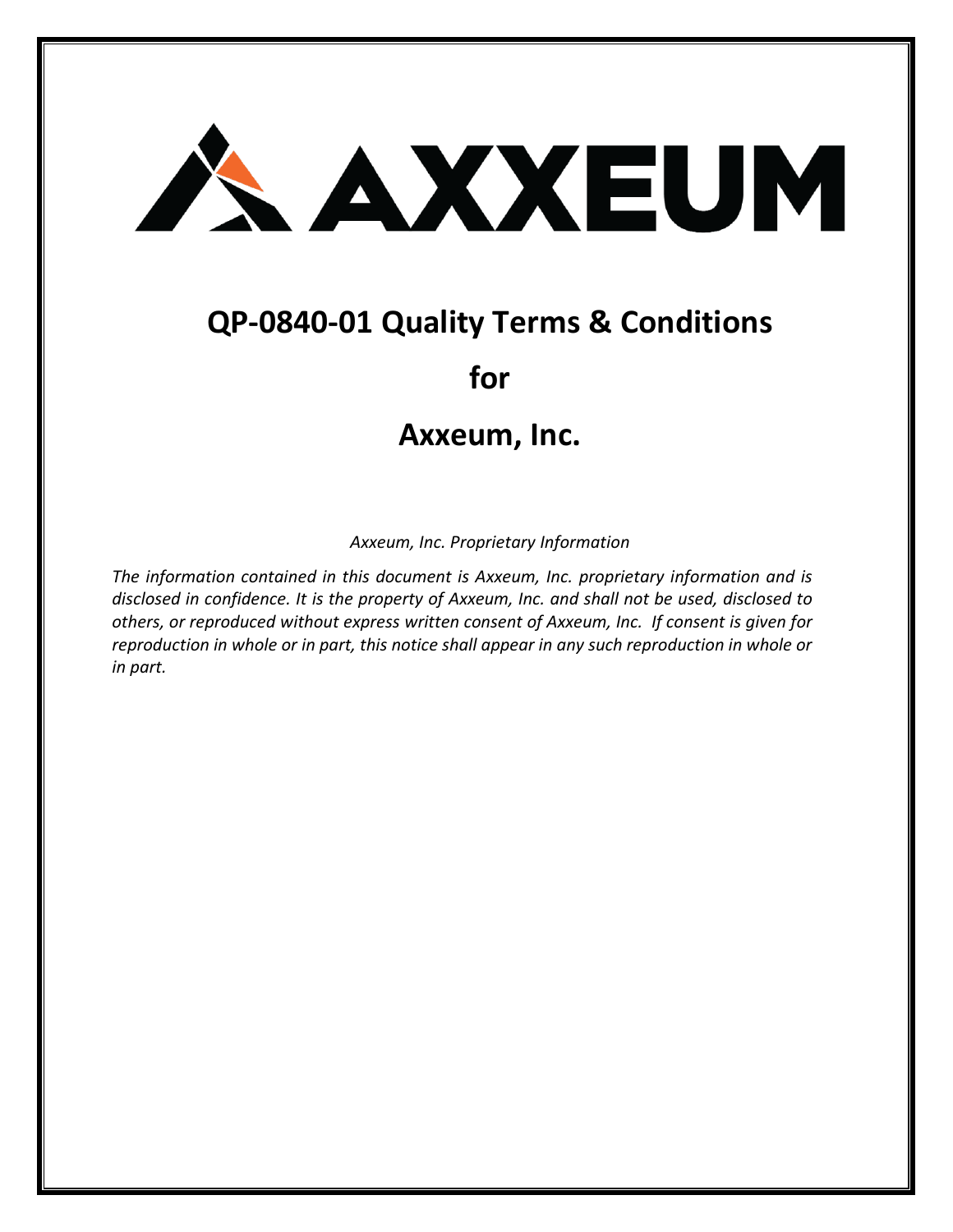| <b>Quality Terms &amp; Conditions</b> |                                                    |                  |           |
|---------------------------------------|----------------------------------------------------|------------------|-----------|
|                                       | Standard:   AS9100, AS9110, AS9120                 | Effective: I     | 10/6/2021 |
| Status:                               | Approved                                           | <b>Revision:</b> | -4        |
| Approved by:                          | l QMR                                              | Pages:           | $1$ of 5  |
|                                       | File:   QP-0840-01 Quality Terms & Conditions Rev4 | Proprietary      |           |

The following Terms & Conditions apply as indicated on the Purchase Order. If any term or condition cannot be met or satisfied, notify Axxeum Logistics or Quality department.

#### **G General**

Seller expressly warrants that all articles ordered will conform thereto specifications, drawings, or other descriptions furnished by the Buyer, and that all articles will be of good quality and workmanship and will be free of defects. The Seller shall clearly communicate and mitigate any associated risks with Axxeum Buyer before proceeding with said contract. This clause (**G**) applies to all Purchase Orders (PO). Unless otherwise specified, all print dimensions apply after finish.

#### **Q-1. Quality Systems**

Suppliers shall have a quality management system in place in accordance with ISO 9001, AS9100, AS9110 or AS9120 current revision, unless an alternate quality system has been instituted and approved by Axxeum.

A copy of the Seller's Quality Certificate or Quality Manual shall be submitted for review before work on this PO/contract begins.

#### **Q-2. Right of Access and Inspection**

Supplier permits Axxeum, our customers, and regulatory agencies the right of access to applicable areas of the facilities and to applicable documented information. This will include subtier supplier(s) at all levels of the supply chain.

In the event inspection by Axxeum or its customers is required, Axxeum will provide adequate notification to Seller and will conduct the inspection in accordance with mutually agreed upon inspection criteria.

Axxeum and its customers for the purpose of inspection shall have the right of access to product conformity and production process verification, quality management system documents, and all applicable records involved in this Purchase Order.

#### **Q-3. Certificate of Conformance (CoC)**

Supplier shall provide with each shipment of purchased product, one (1) legible copy of Certificate of Conformity (**CoC**) that includes the following: Axxeum Purchase Order Number (PO), Product Identification, Revision (if applicable), Lot Number, Shelf Life (if applicable), Quantity Shipped, and Approval Signature from an Authorized Representative.

Where serialization is a requirement on a drawing or specification, the **CoC** shall note serial numbers supplied.

If a **CoC** is not received with shipment, Axxeum will hold Supplier's invoice unpaid until all proper documentation is received.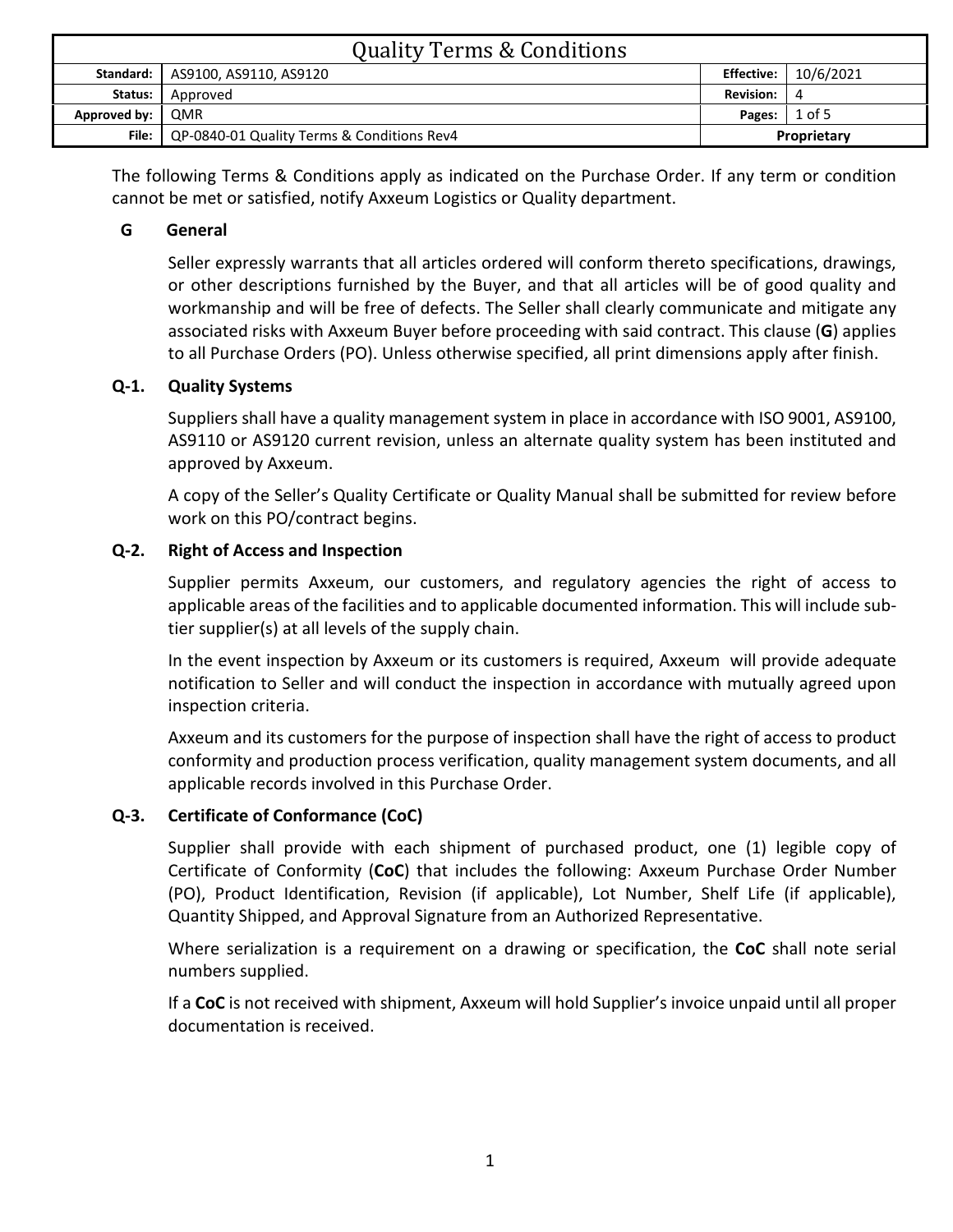| <b>Quality Terms &amp; Conditions</b> |                                            |                   |           |
|---------------------------------------|--------------------------------------------|-------------------|-----------|
| Standard:                             | AS9100, AS9110, AS9120                     | <b>Effective:</b> | 10/6/2021 |
| Status:                               | Approved                                   | <b>Revision:</b>  | 4         |
| Approved by:                          | <b>QMR</b>                                 | Pages:            | 2 of 5    |
| File: I                               | QP-0840-01 Quality Terms & Conditions Rev4 | Proprietary       |           |

# **Q-4. Certificate of Analysis (CoA)**

Supplier shall provide with each shipment of purchased product, one (1) legible copy with the following: Physical or Chemical test results in accordance with applicable Federal, Regulatory, and Statutory requirements and specification which demonstrated conformity of purchased product. Certificate of Analysis (**CoA**) must contain: Purchase Order Number, Product Information, Revision, Lot Numbers, Cure Date, Shelf Life (if applicable), Quantity, Test Requirements and Test Data Results, and Approval Signature from an Authorized Representative.

# **Q-5. Test Reports**

Inspection and Tests must be performed in accordance to Purchase Order requirements, drawings and specifications. Inspection and Test records must contain inspection results by authorized personnel detailing: PASS/FAIL and/or data values. All Inspection and Test records shall be provided with each shipment of purchased product.

A copy of the test procedure followed shall be provided with the first report on each type of item(s) purchased under this order.

# **Q-6. Test Inspection**

When requested Supplier shall provide test specimen(s) for design approval, inspection, verification, investigation, or auditing. Test specimen(s) will be returned by Axxeum to the Supplier upon completion of inspection or audit process.

# **Q-7. First Article Inspection/Test (FAI/FAT)**

When requested, the Supplier shall perform First Article Inspection/Testing to controlled drawings and specifications. The **FAI/FAT** Report shall serve as the baseline qualification for the produced items. The First Article Inspection/Test shall conform to the requirements of Aerospace Standard AS9102, Aerospace First Article Inspection Requirements. Supplier format is acceptable, if all requirements of AS9102 are met.

Subsequent deliveries of line items do not require a first article or delta first article unless the following conditions apply: 1) Revision change to the part being manufactured, 2) Change in manufacturing source, process, location that could potentially affect form, fit or function, or 3) a lapse in production for two years.

Axxeum shall be notified within five(5) working days by e-mail to [Logistics@Axxeum.com](mailto:Logistics@Axxeum.com) or phone prior to execution of the **FAI/FAT** and reserves the right to attend and provide input during all **FAI/FAT** activities.

# **Q-8. FAI/FAT Article**

When requested, the Supplier shall provide the First Article Item along with the FAI/FAT Report. If accepted, this item shall be retained and considered as part of the total number of items delivered. If rejected, Axxeum shall return item with requested corrective action(s). If item is to be destroyed during the inspection process, it shall be specified on the Purchase Order or Statement of Work (SOW).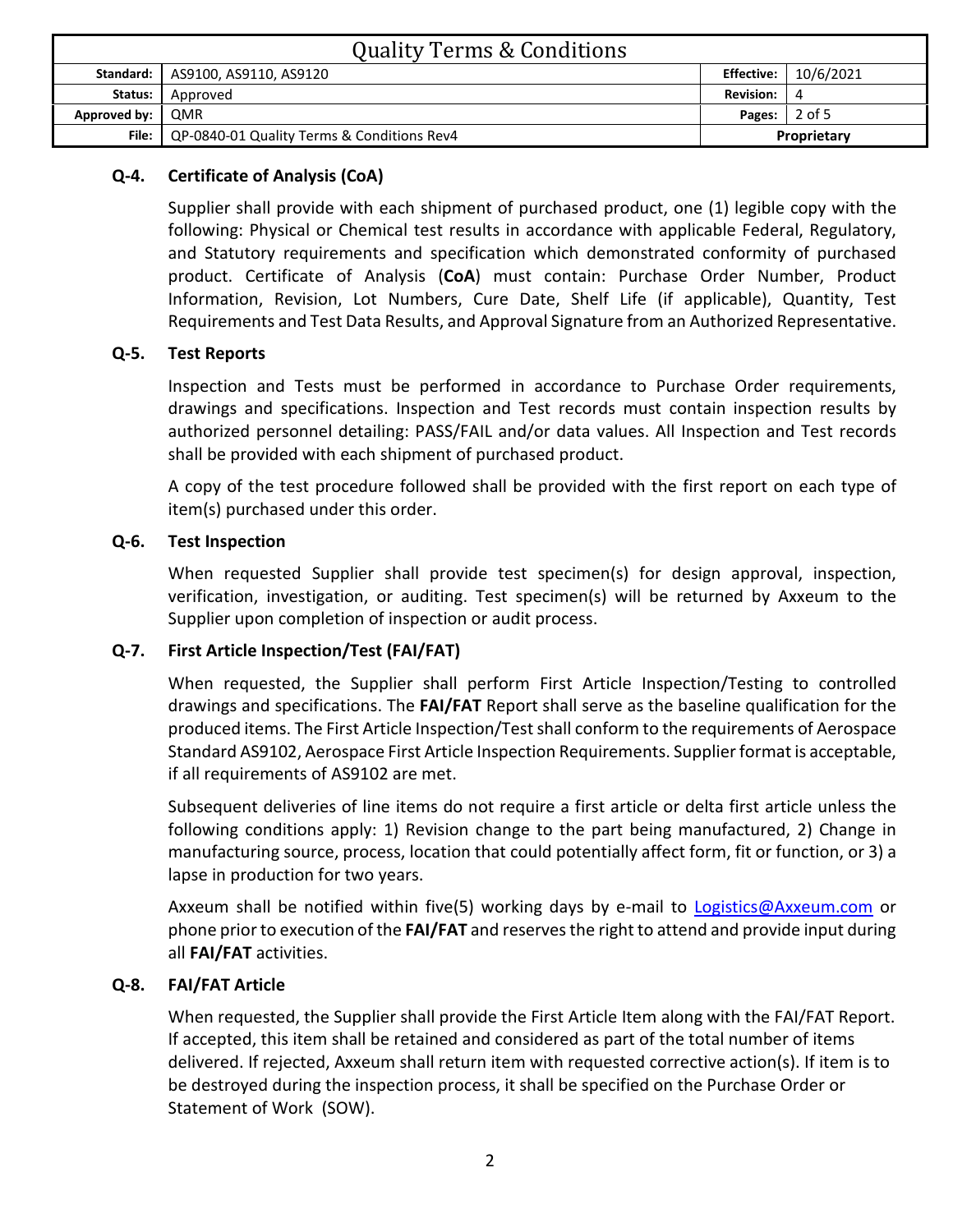| <b>Quality Terms &amp; Conditions</b> |                                            |                   |           |
|---------------------------------------|--------------------------------------------|-------------------|-----------|
| Standard:                             | AS9100, AS9110, AS9120                     | <b>Effective:</b> | 10/6/2021 |
| Status:                               | Approved                                   | <b>Revision:</b>  | 4         |
| Approved by:                          | <b>QMR</b>                                 | Pages:            | 3 of 5    |
| File: I                               | QP-0840-01 Quality Terms & Conditions Rev4 | Proprietary       |           |

#### **Q-9. Changes Notifications**

Supplier will notify Axxeum when changes occur that will affect the quality, performance, appearance, manufacturing sites, packaging, raw materials, or quality management systems. Changes must be communicated and agreed upon by Axxeum prior to implementation.

#### **Q-10. Supplier/Subcontractor Sub-tier Flow Down Requirements**

When subcontracting any material(s) and/or operation that affects conformance, the Supplier shall ensure that the Purchase Order to the sub-tier Supplier identifies the "critical characteristics" as applicable.

# **Q-11. Notification of Quality Escapes & Disclosure**

Supplier's system shall provide for a timely reporting of non-conformities that may affect already delivered product, including any continuing airworthiness actions. Notification to Axxeum shall be submitted on the Supplier's letterhead and include a clear description of the discrepancy, which includes, as necessary: parts affected, customer and/or supplier part numbers, manufacturing dates, quantities and date(s) delivered, any information relating to Root Cause/Corrective Action steps initiated to address the defective condition and preventative measures taken to preclude recurrence of the process failure.

#### **Q-12. Non-Conformance**

Supplier shall notify Axxeum of all non-conformances related to purchase product. Any product in a **Non-conforming** condition must be agreed upon by Axxeum prior to shipment through formal Non-Conformance documentation such as Supplier's Non-Conformance Report, Product Wavier Approval or Product Deviation Approval.

# **Q-13. Counterfeit Parts & Materials**

Supplier shall implement an appropriate control plan to ensure that Goods furnished to Axxeum under this Contract are not Counterfeit Goods. Supplier's Plan shall include but is not limited to, the direct procurement of items from authorized suppliers, conducting approved testing or inspection to ensure the authenticity of items, and, when items are to be procured from nonauthorized suppliers, obtaining from such non-authorized suppliers appropriate certificates of conformance that provide one or more of the following: (i) the suppliers original certificate of conformance for the item; (ii) sufficient records providing unbroken supply chain traceability throughout the supply chain; or (iii) test and inspection records demonstrating the item's authenticity.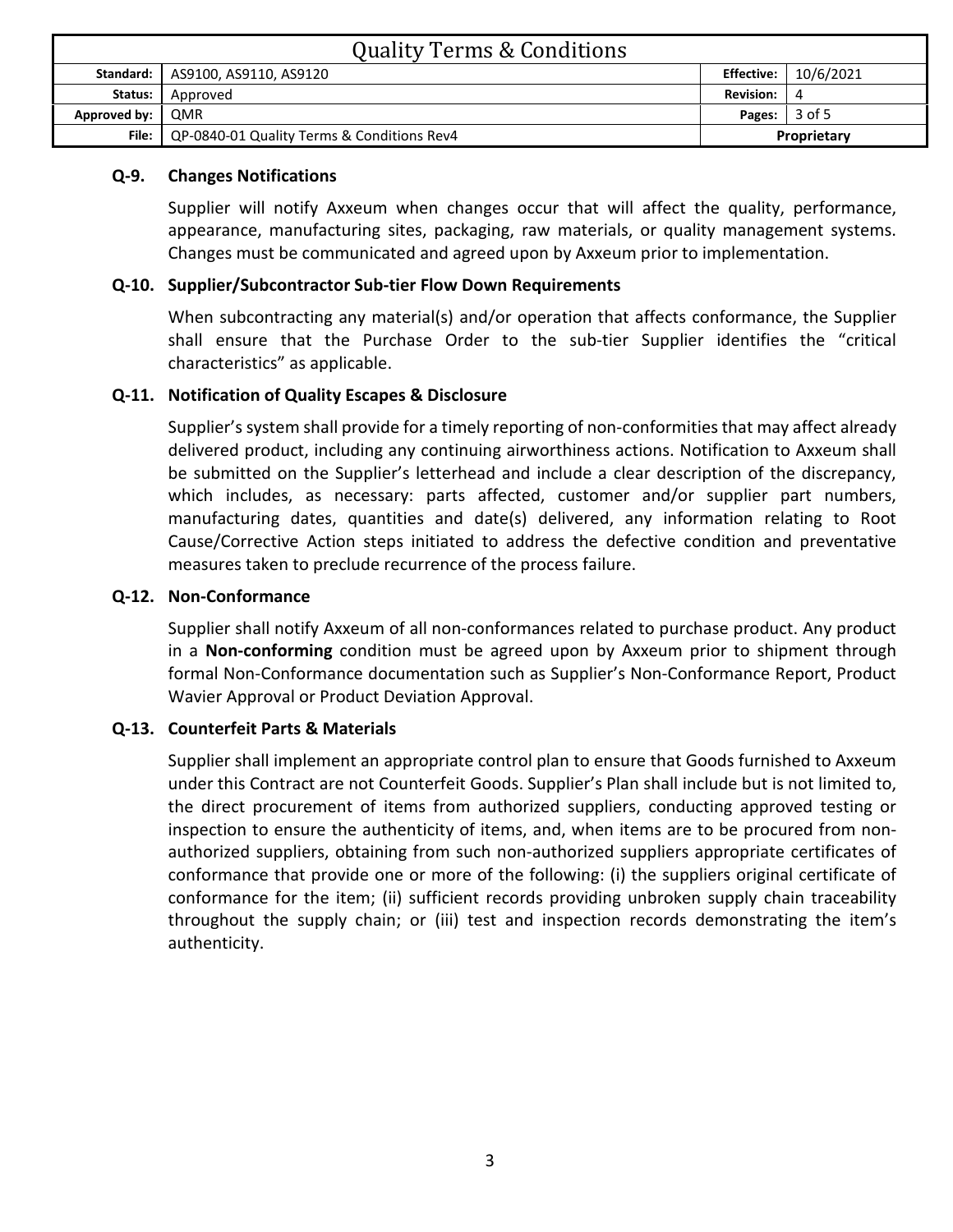| <b>Quality Terms &amp; Conditions</b> |                                                    |                   |           |
|---------------------------------------|----------------------------------------------------|-------------------|-----------|
|                                       | Standard:   AS9100, AS9110, AS9120                 | <b>Effective:</b> | 10/6/2021 |
| Status:                               | Approved                                           | <b>Revision:</b>  | 4         |
| Approved by:                          | QMR                                                | Pages:            | 4 of 5    |
|                                       | File:   QP-0840-01 Quality Terms & Conditions Rev4 | Proprietary       |           |

# **Q-14. ITAR (International Traffic in Arms Regulation)**

When stated by the Purchase Order, all vendors are required to comply with International Traffic in Arms Regulation (ITAR). The drawings or specifications provided by Axxeum, under this order are controlled under the U.S. ITAR and may not be (a) sent or transmitted by any means outside the U.S. or (b) furnished or made available to a Foreign Person (any person who is not a U.S. citizen or lawful permanent resident/Green Card holder) inside or outside of the U.S., except in accordance with the ITAR and any approvals by the U.S. Department of State. For further assistance, visit https://www.pmddtc.state.gov

# **Q-15. EAR (Export Administration Regulation)**

When stated by the Purchase Order, all vendors are required to comply with Export Administration Regulation (EAR). The drawings or specifications provided by Axxeum, under this order are controlled under the U.S. EAR and may not be (a) sent or transmitted by any means outside the U.S. or (b) furnished or made available to a Foreign Person (any person who is not a U.S. citizen or lawful permanent resident/Green Card holder) inside or outside of the U.S., except in accordance with the EAR and any approvals by the U.S. Department of Commerce. For further assistance, visit https://www.bis.doc.gov/index.php/exporter-portal

#### **Q-16. Records Retention**

Supplier must maintain quality records pertaining to the purchase product delivered to Axxeum for a minimum of 10 years after the purchasing agreement has been fulfilled and satisfied by Axxeum.

#### **Q-17. Purchase Order Amendments**

Any changes to the Purchase Order requirements by the Supplier must be communicated and approved by Axxeum in writing. Any delays in shipment for any reason must be conveyed to Axxeum as soon as the delay in known by the Supplier.

#### **Q-18. GSA Industrial Fee**

For all orders originating from the General Services Administration (GSA), the Seller shall be designated as a Subcontractor or a Team Member. Subcontractors who do not hold a current GSA Federal Supply Schedule must use the Buyer's designated GSA Contract and Special Item Number (SIN). In such case, the Buyer shall be responsible for paying the GSA Industrial Funding Fee (IFF) and reporting sales to the Government. Team Members hold their own Federal Supply Schedule will use their own GSA contract and SIN. Team Members may be required to invoice the Government in certain circumstances. Such circumstances will be detailed in the individual Purchase Orders. Team Members are responsible for reporting their own sales under their GSA contract and paying their associated IFF directly to the Government. Terms of the individual order will specify details for program management fees.